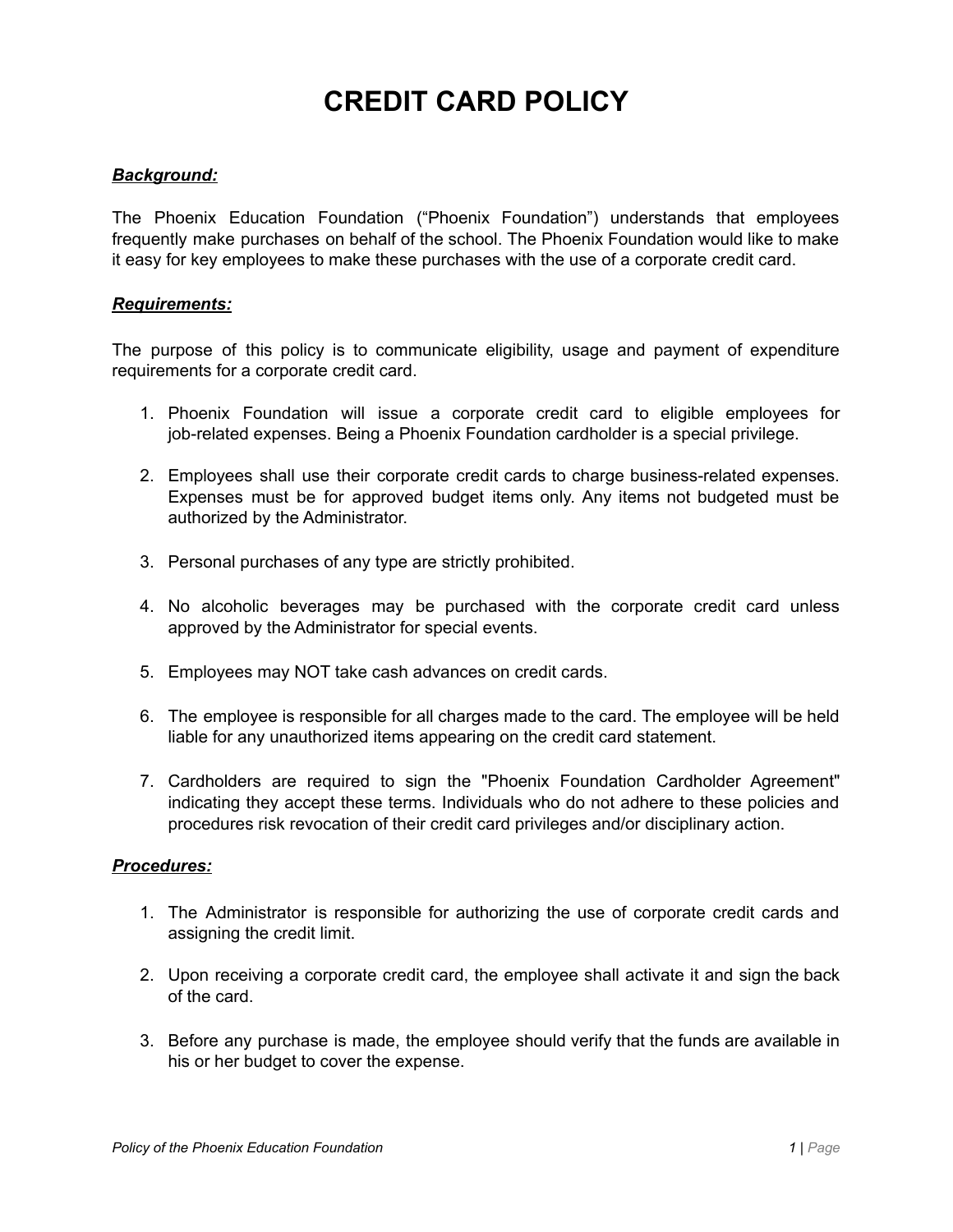- 4. The employee must obtain a receipt for the purchase and include a brief description of the business purpose on the receipt. In the case of meals, each receipt should include the names of all persons involved in the purchase.
- 5. Receipts are to be submitted to the Bookkeeper within 2 business days of card use.
- 6. Upon receipt of the credit card statement, the Bookkeeper will match the receipts to the individual item. The statement along with a summary will be submitted to the Administrator for approval. Any items that do not have a receipt will be the personal responsibility of the cardholder.
- 7. The employee must notify the Administrator immediately in the event a card is lost or stolen.
- 8. The corporate credit card is the property of the Phoenix Foundation. An employee leaving the employment of the Phoenix Foundation must surrender the credit card to the Administrator who will then notify the issuing authority to cancel the employee's account.

### **Date Reviewed:**

*April 16, 2015 March 10, 2022*